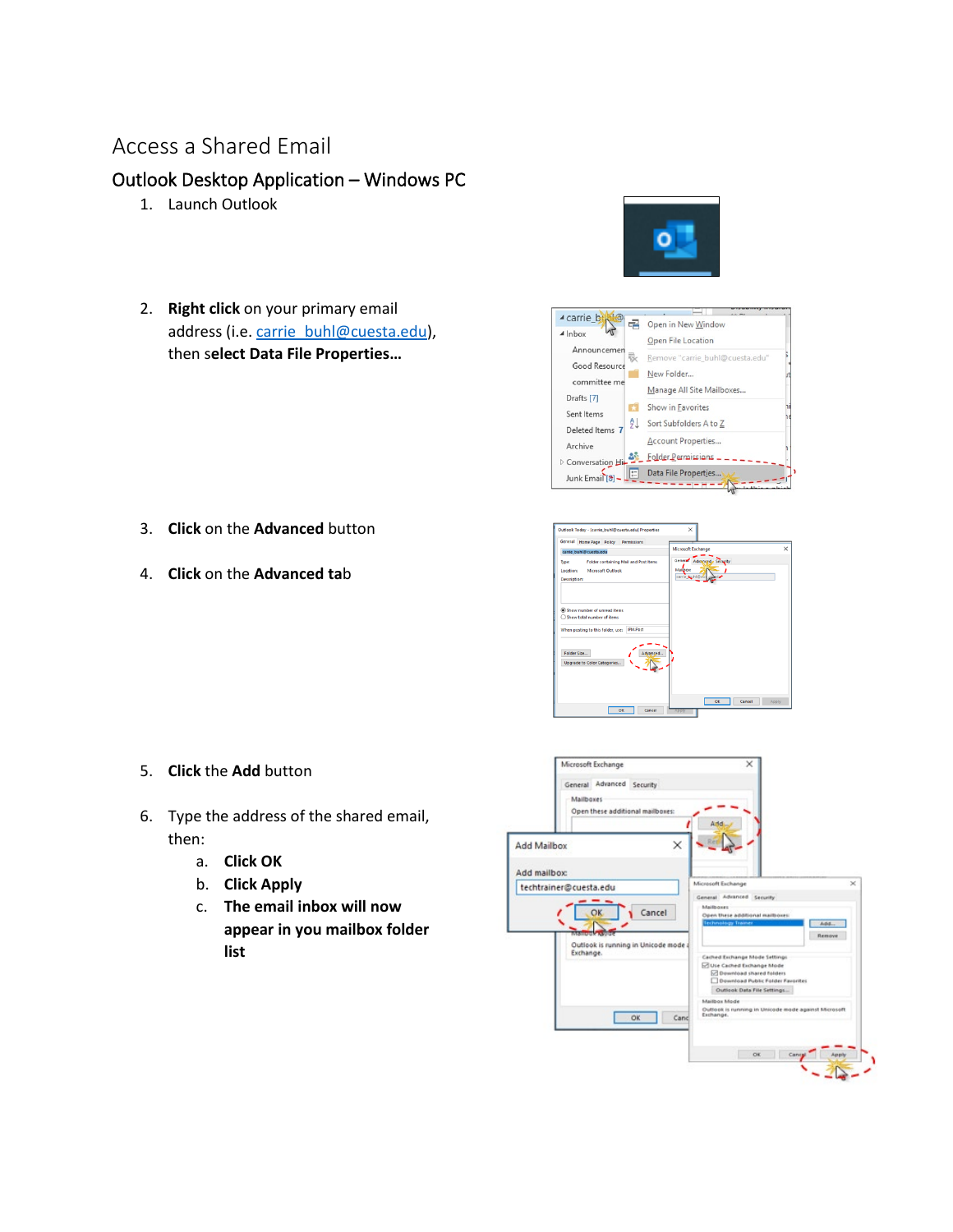## Outlook Online (Office 365)

- 1. Login to [Outlook Online](http://outlook.office365.com/)
	- a. Use your Cuesta email and password to login
- Microsoft *<u>Receive</u>* Sign in ← carrie\_buhl@cuesta.edu carrie\_buhl@cuesta.edu Enter password No account? Create one! ............ Can't access your account Forgot my password Sign-in options Sign in Back **Next**
- 2. Once logged into Outlook Online, Click on your initials or profile picture in the top right corner.

Then, select Open another mailbox.

3. Type in the email address of the shared email. Then click Open.

Your shared email will open in a new tab.



л

| Open another mailbox      |   |        |
|---------------------------|---|--------|
| Technology Trainer X<br>π |   |        |
|                           | ۵ | Cancel |
|                           |   |        |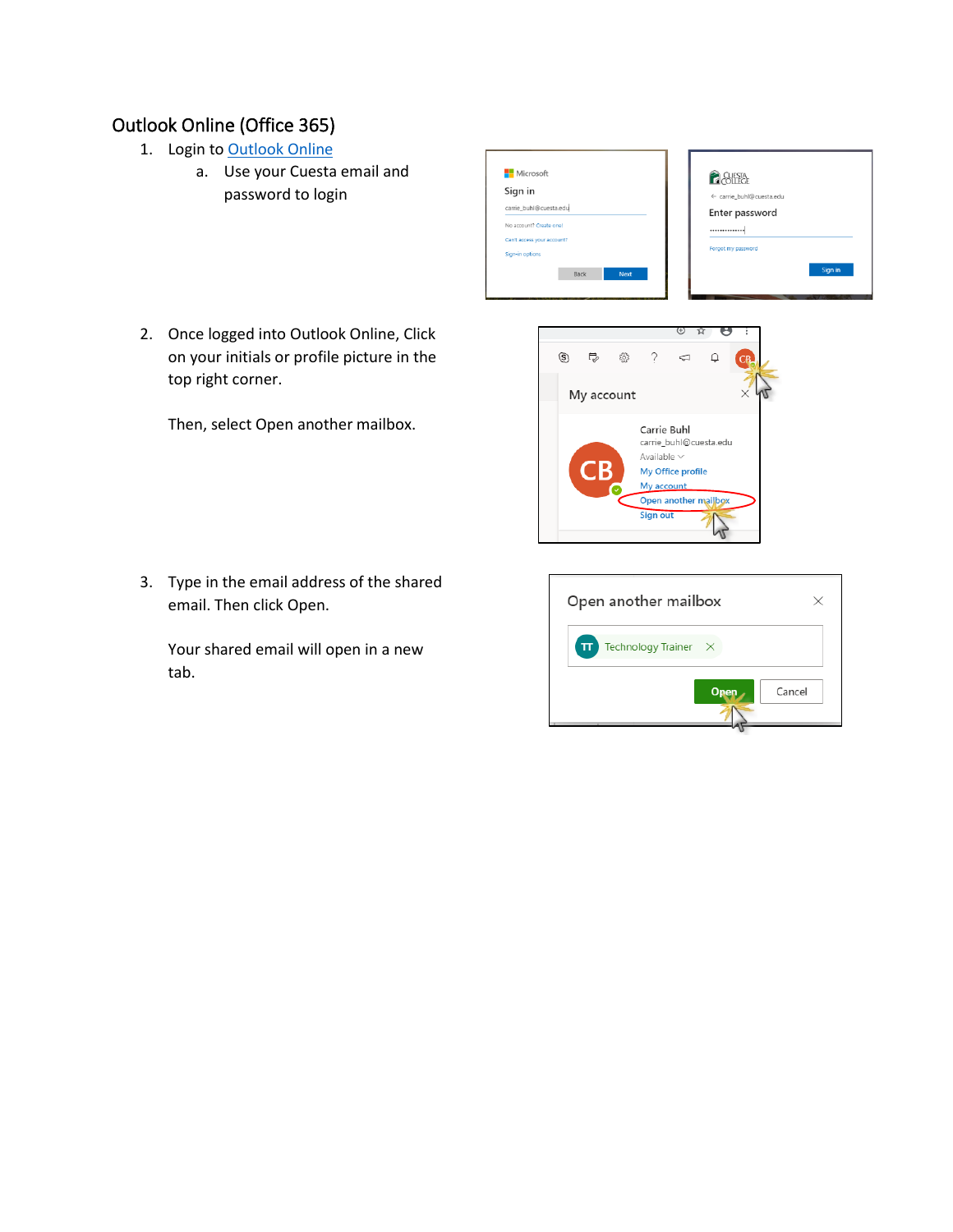## Outlook Desktop Application – Mac

- 1. Launch Outlook
- 2. **Right click** on your primary email address (i.e[. carrie\\_buhl@cuesta.edu\)](mailto:carrie_buhl@cuesta.edu), then s**elect Account Settings…**

3. In the new window, select the **Advanced…** button

4. At the top of the new window, select Delegates



Override default port dmum number of results to return: 1000

Search base:

 $: 3268$ 

Cancel Cas



 $B$   $6$   $C$   $B$ 

Organize Tools

 $\overline{\mathbb{H}}$ 

Delete

New Folder

Properties...

Synchronize Now

Empty Junk Folder

Automatic Replies..

**Account Settings.** 

**Empty Deleted Items** 

Open in New Window

Sharing Permissions...

XX Reply Reply

 $\bullet\bullet\bullet$ 

□吊·

All Accounts carrie

 $\rightarrow$   $\Box$ 

 $\mathbb{R}^{\mathbb{D}}$ 

目

 $\triangleright$ 

 $> 8^{\circ}$ 

〉面

 $\boxtimes$ 

D,

Home

New<br>Email New<br>Items